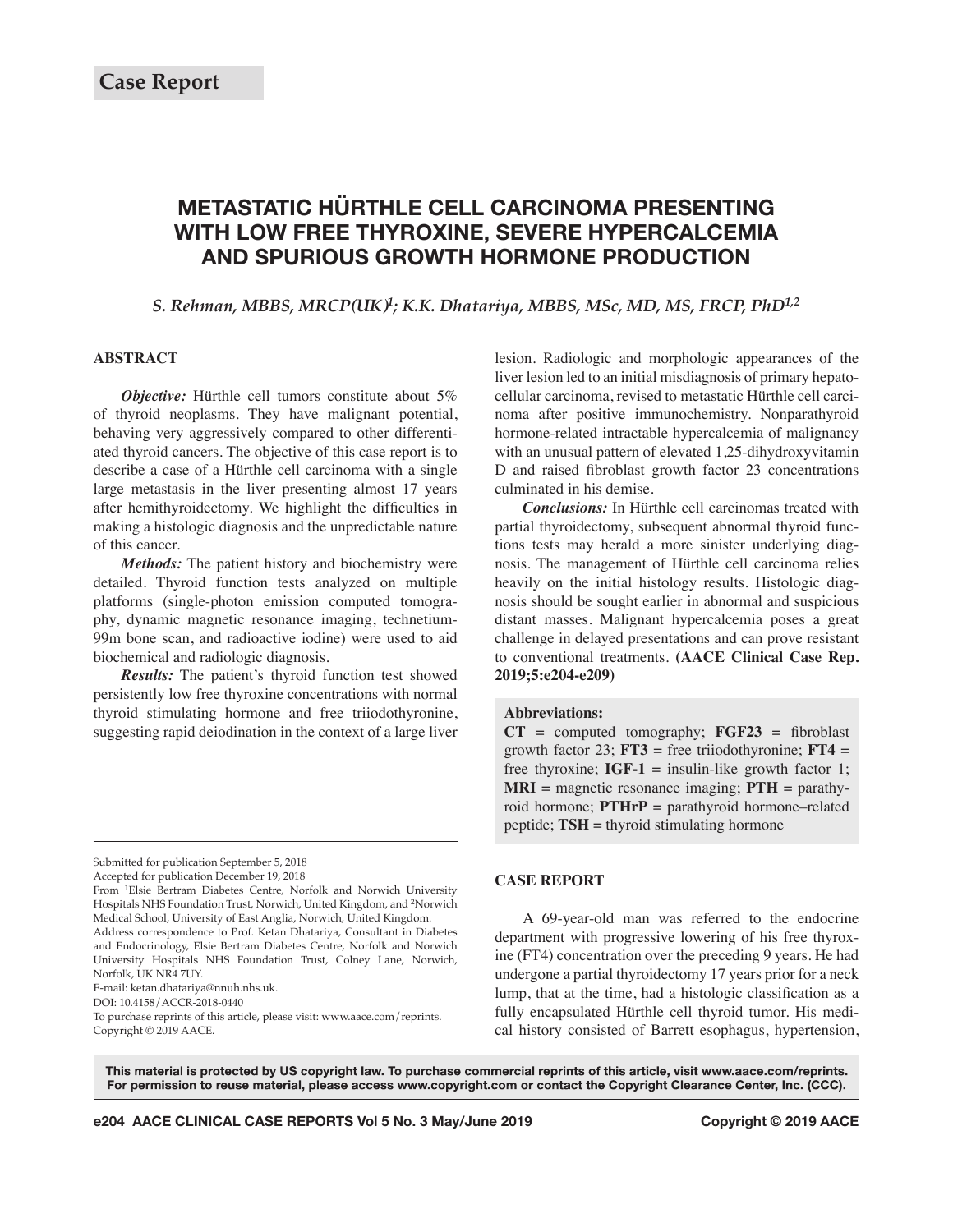osteoarthritis, a dilated aortic root, bladder and bowel irritability, and a superficial facial basal cell carcinoma. Six years prior to presentation to the endocrine department, as part of his investigations for a dilated aortic root, he had a computed tomography (CT) aortagram, which showed a 9.4 cm by 7.3 cm liver mass. A magnetic resonance imaging (MRI) scan of the liver concluded that the mass was a "benign focal nodular hyperplasia" based on its morphologic appearance.

At his presentation to the endocrine clinic he was taking lansoprazole, solifenacin, perindopril, bisoprolol, and mebeverine. Physical examination revealed marfanoid features with arachnodactyly, a positive Walker's sign, and a high arched palate, with no specific features of acromegaly. The rest of the physical examination was normal, with no goiter or features of hormonal deficiency or excess.

His biochemistry is shown in Tables 1, 2 and 3. His thyroid profile showed a persistently low FT4 at 6 pmol/L (normal, 8 to 21 pmol/L), with normal thyroid stimulating hormone (TSH) at 1.71 mU/L (normal, 0.35 to 3.5 mU/L), and normal free triiodothyronine (FT3) at 5.9 pmol/L (normal, 3.8 to 6 pmol/L). The low FT4 was confirmed using multiple assays from different regional laboratories, including Abbot, the ADVIA Centaur CP immunoassay system, and dissociation-enhanced lanthanide fluorescence immunoassay. Total thyroxine was also low at 10.5 nmol/L on mass spectrometry, pointing towards a diagnosis of secondary hypothyroidism. Although the patient was clinically eupituitary he had an elevated adrenocorticotrophic hormone at 72 ng/L (normal, <47 ng/L), and insulin-like growth factor 1 (IGF-1) of 29.0 nmol/L (normal, 5.8 to 25.0 nmol/L), raising the possibility of pituitary disease. Further dynamic tests carried out were a 75 g oral glucose load which failed to suppress growth hormone (GH) concentrations below 0.92  $\mu$ g/L (normal,  $\langle 0.4 \mu g/L \rangle$ , and a short tetracosactide test that was normal, with a peak cortisol of 676 nmol/L at 60 minutes (normal, >450 nmol/L). An MRI scan of his pituitary gland showed no abnormality. There was no evidence of skeletal metastasis on technetium-99m bone scan. A repeat CT scan of his liver showed that the lesion had increased in size to 20 cm in maximal diameter. Dynamic MRI scan of the liver

with contrast showed central calcification with washout in the equilibrium phase followed by reduced contrast uptake in the hepatocyte phase, highly suggestive of primary hepatocellular carcinoma.

A liver biopsy was undertaken and reported as hepatocellular carcinoma on its morphologic basis despite negative immunochemistry for hepatocytes, synaptophysin, alpha fetoprotein, and chromogranin A. However, informing the histopathologist about the history of a Hürthle cell tumor prompted a re-examination of the tissue block with immunochemistry for thyroglobulin and thyroid transcription factor 1, which showed strong expression of these markers. As shown in Table 3, the serum thyroglobulin was also elevated to  $>38000$  ng/ml (normal,  $<$ 55 ng/ml). The diagnosis was subsequently revised to a metastatic Hürthle cell carcinoma. The initially resected thyroid gland from 17 years prior was re-examined and reported as showing a 42 mm right thyroid adenoma with some evidence of capsular invasion consistent with a minimally invasive thyroid cancer.

After discussions amongst the multidisciplinary team of endocrinologists, hepatologists, oncologists, and surgeons, the liver mass was deemed too large for primary resection or embolization. Therefore, completion thyroidectomy was carried out and postoperative radioactive iodine-131 was administered. However, there was no uptake of radioactive iodine on the single-photon emission CT suggesting that the mass had dedifferentiated. Whole body planar imaging showed no evidence of other metastases. Histology of the remnant thyroid showed there was no evidence of neoplasia.

Over the next 2 weeks, the patient developed intractable hypercalcemia with adjusted calcium measuring up to 4.2 mmol/L (normal, 2.1 to 2.6 mmol/L), with a suppressed parathyroid hormone (PTH) at 1.1 pmol/L (normal, 1.6 to 6.9 pmol/L) and undetectable parathyroid hormone–related peptide (PTHrP) at <1 pmol/L (normal, <1.8 pmol/L). His 1,25-dihydroxyvitamin D was elevated at 258 pmol/L (normal, 55 to 138 pmol/L) and fibroblast growth factor 23 (FGF23) was significantly elevated at 8890 RU/mL (normal, <100 RU/mL). This severe hypercalcemia failed to respond to conventional treatment with intravenous

| <b>Table 1</b><br><b>Thyroid Function Tests</b>                           |            |            |               |            |            |            |                   |            |            |  |  |
|---------------------------------------------------------------------------|------------|------------|---------------|------------|------------|------------|-------------------|------------|------------|--|--|
| <b>Date</b>                                                               | 09/06/2006 | 08/07/2009 | 31/05/2011    | 24/12/2012 | 11/02/2013 | 28/11/2016 | 12/12/2016        | 03/01/2017 | 11/05/2017 |  |  |
| Thyroid stimulating<br>hormone (normal,<br>$0.35 - 3.5$ mIU/L)            | 1.58       | 1.23       | 0.93          | 1.71       | 1.4        | 2.13       | 1.82 <sup>a</sup> | 1.22       | 0.59       |  |  |
| Free thyroxine<br>$(normal, 8-21 \text{ pmol/L})$                         | 10         | 11         | $\mathcal{L}$ | 6          | 6          | $\leq$ 5   | $\leq 5^a$        | $\leq$ 5   | 6          |  |  |
| Free tri-iodothyronine<br>$(normal, 3.8-6.0 \text{ pmol/L})$              |            |            |               |            |            |            |                   | 5.9        | 6.7        |  |  |
| <sup>a</sup> Tests that prompted urgent referral to the endocrinologists. |            |            |               |            |            |            |                   |            |            |  |  |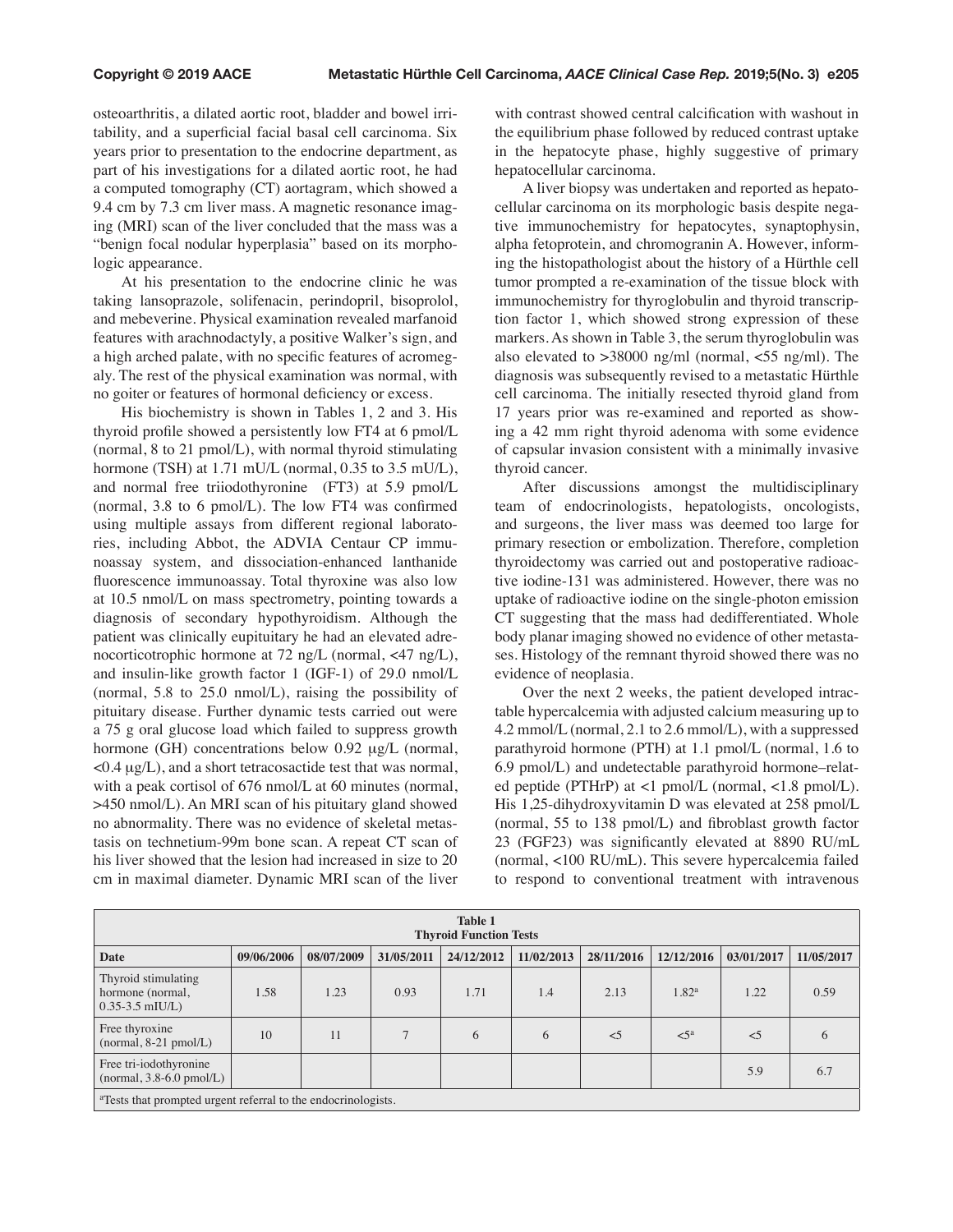| Table 2<br><b>Subsequent Hormonal Profile</b>                                                                                                                                                                                                                   |                   |  |  |  |
|-----------------------------------------------------------------------------------------------------------------------------------------------------------------------------------------------------------------------------------------------------------------|-------------------|--|--|--|
| Adrenocorticotrophic hormone (normal, <42 ng/L)                                                                                                                                                                                                                 | 72                |  |  |  |
| Follicle stimulating hormone (normal, <8 IU/L)                                                                                                                                                                                                                  | 6.3               |  |  |  |
| Luteinizing hormone (normal, 3-8 IU/L)                                                                                                                                                                                                                          | 7.2               |  |  |  |
| Prolactin (normal, 53-360 mIU/L)                                                                                                                                                                                                                                | 135               |  |  |  |
| Random growth hormone $(\mu g/L)$                                                                                                                                                                                                                               | 3.13              |  |  |  |
| Testosterone (normal, 9.9-27.8 nmol/L)                                                                                                                                                                                                                          | 22.5              |  |  |  |
| Total thyroxine (normal, 69-141 nmol/L)                                                                                                                                                                                                                         | 12.3              |  |  |  |
| Thyroid stimulating hormone (normal, 0.4-4.0 mU/L)                                                                                                                                                                                                              | 1.41              |  |  |  |
| Free thyroxine (normal, 9-20 pmol/L)                                                                                                                                                                                                                            | 2.7 <sup>a</sup>  |  |  |  |
| Calculated free thyroxine (pmol/L)                                                                                                                                                                                                                              | 1.5 <sup>a</sup>  |  |  |  |
| Free tri-iodothyronine (normal, 3.5-6.5 pmol/L)                                                                                                                                                                                                                 | 5.93 <sup>a</sup> |  |  |  |
| Thyroid binding globulin (normal, 14-31 µg/mL)                                                                                                                                                                                                                  | $16.6^a$          |  |  |  |
| Total thyroxine (normal, 69-141 nmol/L)                                                                                                                                                                                                                         | 12.4 <sup>a</sup> |  |  |  |
| Total thyroxine (mass spec)                                                                                                                                                                                                                                     | $10.5^{\rm a}$    |  |  |  |
| Short $(250 \mu g)$ tetracosactide test (cortisol nmol/L)                                                                                                                                                                                                       |                   |  |  |  |
| Time <sub>0</sub>                                                                                                                                                                                                                                               | 331               |  |  |  |
| Time 30 minutes $(>450 \text{ nmol/L})$                                                                                                                                                                                                                         | 552               |  |  |  |
| Time 60 minutes                                                                                                                                                                                                                                                 | 676               |  |  |  |
| <sup>a</sup> These results were from samples sent to different regional<br>laboratories using multiple assays including Abbot, the ADVIA<br>Centaur CP immunoassay system, dissociation-enhanced lanthanide<br>fluorescence immunoassay, and mass spectrometry. |                   |  |  |  |

fluids, oral glucocorticoids, bisphosphonates, cinacalcet, calcitonin, or denosumab. Renal failure ensued as a consequence of his persistent hypercalcemia and the patient became increasingly confused and frail. An octreotide scan was planned but the patient was not fit enough to undergo the test, and was palliated and died of progressive disease. The family declined a postmortem examination.

## **DISCUSSION**

We present a case of a fatal metastatic Hürthle cell carcinoma with highly unusual biochemistry of persistently low FT4, elevated IGF-1, and severe hypercalcemia, presenting 17 years after initial diagnosis.

Hürthle cells, also known as oncocytes or oxyphilic cells, can be found in benign and malignant thyroid carcinomas. They are large polygonal cells with an eosinophilic-rich granular cytoplasm and abundant mitochondria derived from thyroid follicular epithelium. The oncocytic transformation of follicular cells can be caused by chronic inflammation (thyroiditis), hyperthyroidism (Graves disease) or a hyperplastic multinodular goiter (1). Hürthle cells exhibit alterations in mitochondrial deoxyribonucleic acid (DNA) genes and nuclear DNA genes coding for proteins involved in oxidative phosphorylation. However, the exact mechanism of tumorigenesis still remains unclear (2). Histologic evidence of capsular or vascular invasion

and distant metastasis reliably distinguishes benign from malignant disease (3,4). Factors predisposing to reduced survival rates in Hürthle cell carcinomas are advanced age, male gender, and nodule size (5).

The World Health Organization classifies Hürthle cell carcinomas as an oxyphilic variant of follicular carcinomas (3), but some authors consider them as a separate clinical entity based on genomic studies (6). Female to male preponderance is 2:1, with a mean age of diagnosis being 50 years (3). Distant metastases are seen in up to a third of cases (5), with bone and lungs being the most frequent sites (7). As with other thyroid carcinomas, the neoplastic prediction is dependent on the accuracy of the initial histologic diagnosis in terms of capsular/lymphovascular invasion. Because of these difficulties, one critical pathologic appraisal resulted in diagnostic revision of 28% of their cases with Hürthle cell carcinomas (8). As with our case, patients who have undergone a partial hemithyroidectomy or lobectomy may present with distant metastatic disease without involving the residual thyroid tissue or local lymph nodes (9). Progression towards metastatic disease can be very slow and it may take years before it manifests, hence a high degree of clinical suspicion and long term follow up is warranted.

Metastatic Hürthle cell carcinomas can present with a wide range of biochemical abnormalities. In our case the patient presented with a persistently low FT4, elevated IGF-1 and thyroglobulin, and severe hypercalcemia. Animal studies have shown that thyroglobulin and IGF-1 play important roles in biosynthesis of thyroid hormones (10,11). Both in vitro and in vivo rat studies suggested that thyroglobulin downregulates the synthesis of thyroid hormones and also reduces the uptake of iodide by the follicular cells irrespective of TSH concentration (12,13). This could partly explain why our patient has a low FT4 concentration and a lack of radioactive iodine uptake. In addition, normal thyroid tissue possesses type 1 and type 2 iodothyronine deiodinase enzymes which results in catalyzation of FT4 to FT3 by outer ring deiodination (14). A few studies have shown overexpression of type 1 and type 2 deiodinases in large and metastatic follicular cell carcinomas causing rapid conversion of FT4 to FT3 with a subsequently raised FT3/FT4 ratio, whilst maintaining a TSH concentration within the reference range (15,16). These authors showed that resection of the tumor resulted in normalization of the FT3/FT4 ratio. Our case also showed similar biochemistry (see Table 1) and there was some recovery of FT4 after completion thyroidectomy and thyroxine replacement with accompanied mild triiodothyronine (T3) toxicosis (FT3 = 6.7 pmol/L). However, this pattern of biochemistry is very unusual and only there are only a few related case reports in the literature with metastatic follicular thyroid carcinoma (15,16). To our knowledge, this is the first case where this phenomenon has been reported in a metastatic Hürthle cell carcinoma.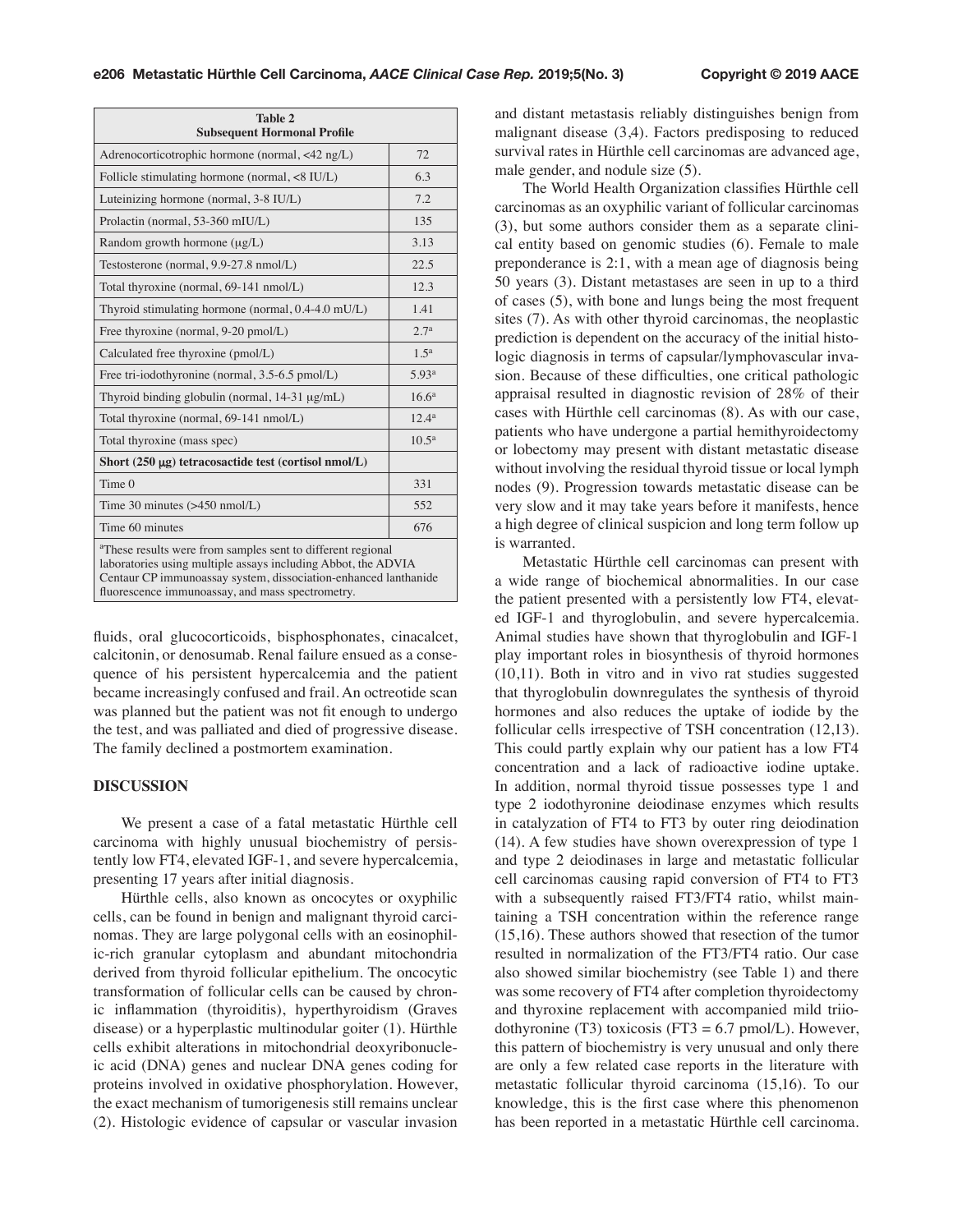| Table 3<br><b>Further Biochemical Results</b>             |                    |                  |  |  |  |  |  |
|-----------------------------------------------------------|--------------------|------------------|--|--|--|--|--|
| <b>Growth hormone suppression test</b>                    | $GH$ ( $\mu g/L$ ) | Glucose (mmol/L) |  |  |  |  |  |
| $-30$ minutes                                             | 2.8                | 5.8              |  |  |  |  |  |
| $-10$ minutes                                             | 2.51               | 5.6              |  |  |  |  |  |
| 0 minutes                                                 | 2.77               | 5.6              |  |  |  |  |  |
| 30 minutes                                                | 1.95               | 6.8              |  |  |  |  |  |
| 60 minutes                                                | 2.52               | 8.5              |  |  |  |  |  |
| 90 minutes                                                | 2.46               | 8.7              |  |  |  |  |  |
| 120 minutes                                               | 1.82               | 9.1              |  |  |  |  |  |
| 150 minutes                                               | 0.92               | 7.0              |  |  |  |  |  |
| <b>Other tests</b>                                        |                    |                  |  |  |  |  |  |
| Insulin-like growth factor 1 (normal, 5.8-25.5 nmol/L)    | 29                 |                  |  |  |  |  |  |
| Adjusted calcium (normal, 2.10-2.60 mmol/L)               | 3.28               |                  |  |  |  |  |  |
| Parathyroid hormone (normal, 1.6-6.9 pmol/L)              | 1.1                |                  |  |  |  |  |  |
| Parathyroid hormone-related peptide (normal, <1.8 pmol/L) | $<$ 1              |                  |  |  |  |  |  |
| Phosphate (normal, 0.8-1.45 mmol/L)                       | 1.59               |                  |  |  |  |  |  |
| 25-hydroxyvitamin D (nmol/L)                              | 50                 |                  |  |  |  |  |  |
| 1,25-dihydroxyvitamin D (normal, 55-139 pmol/L)           | 258                |                  |  |  |  |  |  |
| 24,25-dihydroxyvitamin D (nmol/L)                         | 2.6                |                  |  |  |  |  |  |
| 1,25-dihydroxyvitamin D:24,25-dihydroxyvitamin D ratio    | 99                 |                  |  |  |  |  |  |
| Vasoactive intestinal peptide (normal, <30 pmol/L)        | 6                  |                  |  |  |  |  |  |
| Pancreatic polypeptide (normal, <300 pmol/L)              | 68                 |                  |  |  |  |  |  |
| Somatostatin (normal, <150 pmol/L)                        | 48                 |                  |  |  |  |  |  |
| Gastrin (normal, <40 pmol/l)                              | 123                |                  |  |  |  |  |  |
| Chromogranin A (normal, <60 pmol/L)                       | 58                 |                  |  |  |  |  |  |
| Glucagon (normal, <50 pmol/L)                             | 43                 |                  |  |  |  |  |  |
| Chromogranin B (normal, <150 pmol/L)                      | 110                |                  |  |  |  |  |  |
| Fibroblast Growth Factor-23 (normal, <100 RU/mL)          | 8890               |                  |  |  |  |  |  |
| Serum iodine (normal, 0.32-0.63 µmol/L)                   | 0.22               |                  |  |  |  |  |  |
| Thyroglobulin (ng/ml) (antithyroglobulin negative)        | 38200              |                  |  |  |  |  |  |
| Calcitonin (normal, <11.8 ng/L)                           | 1.0                |                  |  |  |  |  |  |
| Abbreviation: $GH =$ growth hormone.                      |                    |                  |  |  |  |  |  |

This finding is in contrast to consumptive hypothyroidism caused by type 3 iodothyronine deiodinase activity triggering degradation of FT4 and FT3 into inactive metabolites, reverse T3 and 3,3'-diiodiothyronine, respectively, by inner ring deiodination. Overexpression of type 3 iodothyronine deiodinase has been reported with hepatic hemangiomas and nonvascular tumors as a rare form of acquired consumptive hypothyroidism, in which both FT4 and FT3 are low with elevated TSH and require supraphysiologic doses of thyroxine to achieve a euthyroid state (17). However, we were unable to assess iodothyronine deiodinase activity in the resected thyroid tissue or the liver biopsy which we acknowledge is a limitation.

Approximately 80% of malignancy related hypercalcemia is mediated by PTHrP, with approximately 20% driven by osteolytic bony metastasis, and a small percentage attributed to ectopic 1,25-hydroxylase activity and ectopic PTH (18,19). In our case, the absence of PTHrP, PTH, and skeletal disease suggested the hypercalcemia was likely due to ectopic 1-alpha-hydroxylase activity resulting in the elevated 1,25-dihydroxyvitamin D concentrations and malignant hypercalcaemia. This phenomenon is well described in cases of sarcoidosis, lymphomas, and ovarian germ cell tumors (20-22), but has not been previously reported in the literature with metastatic Hürthle cell thyroid carcinoma. It is also interesting to note that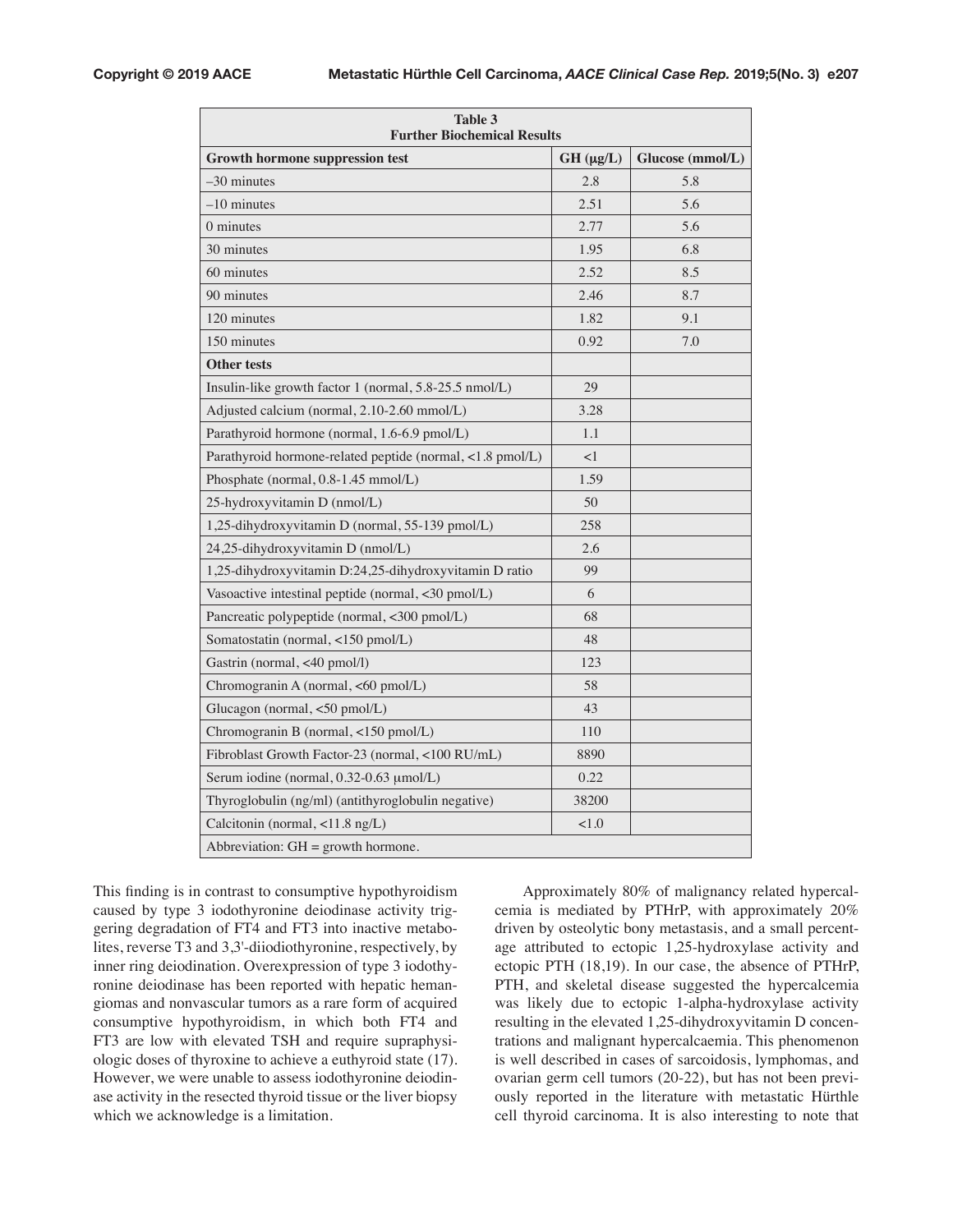the patient's FGF23 was elevated but did not suppress the 1,25-dihydroxyvitamin D concentrations, as previous work has reported negative feedback of FGF23 on renal 1-alphahydroxylase activity (23). This severe hypercalcemia proved resistant to conventional treatment with intravenous fluids, glucocorticoids, bisphosphonates, calcitonin, cinacalcet, and denosumab. Previous work has shown that targeting the 1-alpha-hydroxylase activity with the azole group of antifungals can achieve normocalcemia in granulomatous diseases (22). The use of somatostatin analogues for malignant humoral hypercalcemia has also been reported with good results (24). However, in the present case, the patient deteriorated swiftly and we were unable to try these treatments.

The curative management of Hürthle cell carcinomas is chiefly surgical. Radioactive iodine has shown improved survival rates in iodine avid tumors (25); however, only up to 53% of metastatic tumors are iodine avid (26). Indium-111 octreotide scintigraphy has some role in the diagnosing and monitoring of metastatic disease in noniodine avid metastatic disease (27). There is a limited role for palliative radiotherapy, such as the use of radioligand therapy, with somatostatin analogues, or kinase inhibitors, which have been used with variable results (27-31).

Hürthle cell carcinomas are more aggressive in nature than other differentiated thyroid neoplasms, with a greater propensity to metastasize to distant sites (6). Bhattacharya et al (5) reported a nonsignificant reduction in survival rates between nonmetastatic Hürthle cell carcinomas and follicular thyroid cancer with an overall survival time of 109 months. Due to the relative rarity of Hürthle cell carcinomas and its unpredictable behavior, there are varied opinions on how best to manage them, with more consistency being advocated with a longer term follow-up (32).

#### **CONCLUSION**

In summary, our case illustrates that Hürthle cell carcinoma can manifest with various biochemical abnormalities, including isolated low FT4, severe hypercalcemia, and ectopic growth hormone excess, and can present in distant organs aggressively after a prolonged period of dormancy. Clinicians should consider this as a potential diagnosis when presented with unusual biochemistry if a Hürthle cell carcinoma has been previously diagnosed, no matter how long ago.

## **DISCLOSURE**

The authors have no multiplicity of interest to disclose.

#### **REFERENCES**

1. **Ahmadi S, Stang M, Jiang XS, Sosa JA.** Hürthle cell carcinoma: current perspectives. *Onco Targets Ther.* 2016;9:6873-6884.

- 2. **Maximo V, Lima J, Prazeres H, Soares P, Sobrinho-Simões M.**  The biology and the genetics of Hurthle cell tumors of the thyroid. *Endocr Relat Cancer.* 2012;19:R131-R147.
- 3. **Hedinger C, Williams ED, Sobin LH.** The WHO histological classification of thyroid tumors: a commentary on the second edition. *Cancer.* 1989;63:908-911.
- 4. **Bronner MP, LiVolsi VA.** Oxyphilic (Askanazy/Hürthle cell) tumors of the thyroid: microscopic features predict biologic behaviour. *Surg Pathol.* 1988;1:137-150.
- 5. **Bhattacharyya N.** Survival and prognosis in Hürthle cell carcinoma of the thyroid gland. *Arch Otolaryngol Head Neck Surg.*  2003;129:207-210.
- 6. **Goffredo P, Roman SA, Sosa JA.** Hurthle cell carcinoma: a population-level analysis of 3311 patients. *Cancer.* 2013;119:504-511.
- 7. **Shaha AR, Shah JP, Loree TR.** Patterns of nodal and distant metastasis based on histologic varieties in differentiated carcinoma of the thyroid. *Am J Surg.* 1996;172:692-694.
- 8. **Stojadinovic A, Ghossein RA, Hoos A, et al.** Hüthle cell carcinoma: a critical histopathologic appraisal. *J Clin Oncol.*  2001;19:2616-2625.
- 9. **Segkos K, Schmidt C, Nabhan F.** Isolated liver metastasis in Hürthle cell thyroid cancer treated with microwave ablation. *Case Rep Endocrinol.* 2017;2017:2790741.
- 10. **Santisteban P, Kohn LD, Di Lauro R.** Thyroglobulin gene expression is regulated by insulin and insulin-like growth factor 1, as well as thyrotropin, in FRTL-5 thyroid cells. *J Biol Chem.*  1987;262:4048-4052.
- 11. **Ortiz L, Zannini M, Di Lauro R, Santisteban P.** Transcriptional control of the forkhead thyroid transcription factor TTF-2 by thyrotropin, insulin, and insulin-like growth factor 1. *J Biol Chem.*  1997;272:23334-23339.
- 12. **Suzuki K, Mori A, Saito J, Moriyama E, Ullianich L, Kohn LD.**  Follicular thyroglobulin suppresses iodide uptake by suppressing expression of the sodium/iodide symporter gene. *Endocrinology.*  1999;140:5422-5430.
- 13. **Suzuki K, Mori A, Lavaroni S, et al.** In vivo expression of thyroid transcription factor-1 RNA and its relation to thyroid function and follicular heterogeneity: identification of follicular thyroglobulin as a feedback suppressor of thyroid transcription factor-1 RNA levels and thyroglobulin synthesis. *Thyroid.* 1999;9:319-331.
- 14. **Bianco AC, Salvatore D, Gereben B, Berry MJ, Larsen PR.**  Biochemistry, cellular and molecular biology, and physiological roles of the iodothyronine selenodeiodinases. *Endocr Rev.*  2002;23:38-89.
- Kim BW, Daniels GH, Harrison BJ, et al. Overexpression of type 2 iodothyronine deiodinase in follicular carcinoma as a cause of low circulating free thyroxine levels. *J Clin Endocrinol Metab.*  2003;88:594-598.
- 16. **Miyauchi A, Takamura Y, Ito Y, et al.** 3,5,3'-triiodothyronine thyrotoxicosis due to increased conversion of administered levothyroxine in patients with massive metastatic follicular thyroid carcinoma. *J Clin Endocrinol Metab.* 2008;93:2239-2242.
- 17. **Kitamura Y, Ishikawa N, Kohno M, et al.** Clinical study of thyroid cancer with hypercalcaemia. *J Jap Pract Surg Soc.*  1993;54:1701-1705.
- Stewart AF. Hypercalcemia associated with cancer. *N Eng J Med.* 2005;352:373-379.
- 19. **Mirrakhimov AE.** Hypercalcemia of malignancy: an update on pathogenesis and management. *N Am J Med Sci.* 2015;7:483-493.
- 20. **Adams JS.** Vitamin D metabolite-mediated hypercalcemia. *Endocrinol Metab Clin North Am.* 1989;18:765-778.
- 21. **Adams JS, Fernandez M, Gacad MA, et al.** Vitamin D metabolite-mediated hypercalcemia and hypercalciuria patients with AIDS- and non-AIDS-associated lymphoma. *Blood.* 1989;73: 235-239.
- Tebben PJ, Singh RJ, Kumar R. Vitamin D-mediated hypercalcemia: mechanisms, diagnosis, and treatment. *Endocr Rev.*  2016;37:521-547.
- 23. **Shimada T, Hasegawa H, Yamazaki Y, et al.** FGF-23 is a potent regulator of vitamin D metabolism and phosphate homeostasis. *J Bone Miner Res.* 2009;19:429-435.
- 24. **Brzozowska MM, Wolmarans L, Conaglen JV.** Hypercalcaemia caused by a carcinoid tumour. *Intern Med J.* 2009;39:415-418.